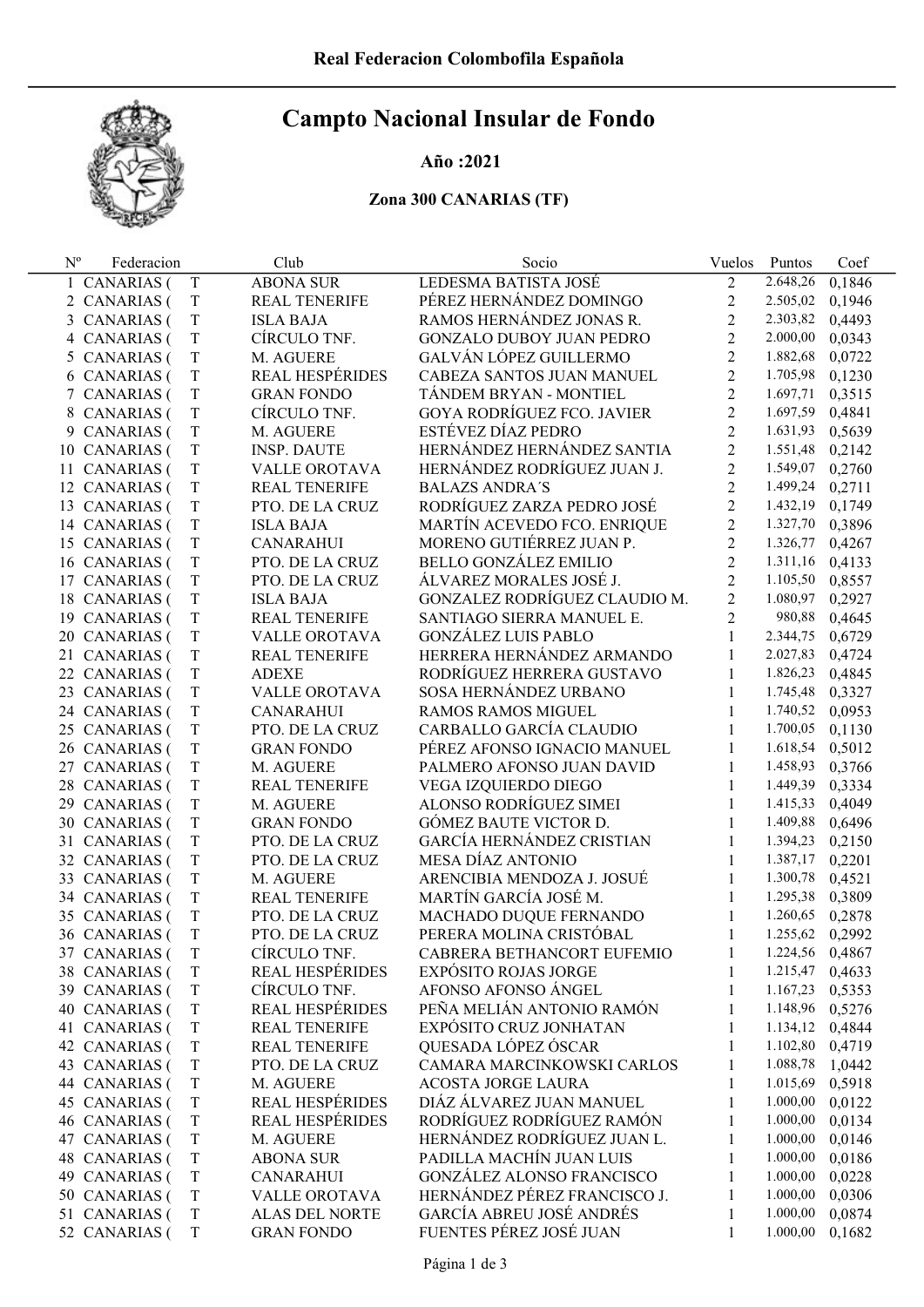# Campto Nacional Insular de Fondo

### Año :2021

## Zona 300 CANARIAS (TF)

| $N^{o}$ | Federacion                         |                  | Club                              | Socio                         | Vuelos | Puntos           | Coef             |
|---------|------------------------------------|------------------|-----------------------------------|-------------------------------|--------|------------------|------------------|
|         | 53 CANARIAS (                      | T                | M. AGUERE                         | <b>BRITO SÁNCHEZ ELIÁN</b>    | 1      | 997,00           | 0,0167           |
|         | 54 CANARIAS (                      | T                | <b>REAL TENERIFE</b>              | FRANCISCO LORENZO MAXIMINO    | 1      | 987,10           | 0,0246           |
|         | 55 CANARIAS (                      | T                | <b>CANARAHUI</b>                  | CONCEPCIÓN NUÑEZ JUAN         | 1      | 927,09           | 0,0523           |
|         | 56 CANARIAS (                      | T                | CÍRCULO TNF.                      | GONZÁLEZ VARGAS MARIO FCO.    | 1      | 916,26           | 0,0604           |
|         | 57 CANARIAS (                      | T                | <b>ADEXE</b>                      | <b>MORA MEDINA JUAN</b>       | 1      | 908,10           | 0,2424           |
|         | 58 CANARIAS (                      | T                | CÍRCULO TNF.                      | RAMOS DELGADO MARCOS ANTONI   | 1      | 905,88           | 0,0269           |
|         | 59 CANARIAS (                      | T                | <b>REAL TENERIFE</b>              | ABAD ABAD MIGUEL ANGEL        | 1      | 893,00           | 0,0410           |
|         | 60 CANARIAS (                      | $\mathbf T$      | PTO. DE LA CRUZ                   | PALOMARES GONZÁLEZ JAVIER     | 1      | 874,82           | 0,5717           |
|         | 61 CANARIAS (                      | T                | <b>REAL HESPÉRIDES</b>            | <b>GROSSO GONZÁLEZ SERGIO</b> | 1      | 857,76           | 0,0804           |
|         | 62 CANARIAS (                      | T                | <b>ADEXE</b>                      | SANTOS GONZÁLEZ JESÚS DONATO  | 1      | 846,65           | 0,2861           |
|         | 63 CANARIAS (                      | T                | M. AGUERE                         | MARRERO TEJERA FRANCISCO      | 1      | 811,73           | 0,0996           |
|         | 64 CANARIAS (                      | $\mathbf T$      | <b>CANARAHUI</b>                  | <b>GONZÁLEZ REMÓN ISIDRO</b>  | 1      | 809,91           | 0,1041           |
|         | 65 CANARIAS (                      | T                | PTO. DE LA CRUZ                   | BAEZA LÓPEZ JOSÉ N.           | 1      | 806,96           | 0,0548           |
|         | 66 CANARIAS (                      | $\mathbf T$      | <b>CANARAHUI</b>                  | REYES PÉREZ ELÍAS P.          | 1      | 806,16           | 0,1082           |
|         | 67 CANARIAS (                      | T                | PTO. DE LA CRUZ                   | MARTÍN GARCÍA ROBERTO         |        | 796,74           | 0,0609           |
|         | 68 CANARIAS (                      | $\mathbf T$      | <b>ALAS DEL NORTE</b>             | HERNÁNDEZ GONZÁLEZ ZAIDA C.   |        | 792,77           | 0,6911           |
|         | 69 CANARIAS (                      | T                | <b>GRAN FONDO</b>                 | <b>TÁNDEM ARMAS</b>           | 1      | 783,54           | 0,2625           |
|         | 70 CANARIAS (                      | $\mathbf T$      | <b>ABONA SUR</b>                  | GARCÍA ORAMAS NICOLÁS         |        | 768,90           | 0,0179           |
|         | 71 CANARIAS (                      | T                | <b>ISLA BAJA</b>                  | PALENZUELA ARMAS FCO. JAVIER  |        | 754,17           | 0,0503           |
|         | 72 CANARIAS (                      | $\mathbf T$      | <b>REAL TENERIFE</b>              | DELGADO NUÑEZ ASENSIO         | 1      | 752,31           | 0,7882           |
|         | 73 CANARIAS (                      | T                | <b>REAL TENERIFE</b>              | <b>CLEMENTE PÉREZ MANUEL</b>  | 1      | 747,35           | 0,1045           |
|         | 74 CANARIAS (                      | $\mathbf T$      | PTO. DE LA CRUZ                   | PÉREZ PÉREZ JAVIER            | 1      | 734,80           | 0,7001           |
|         | 75 CANARIAS (                      | T                | CÍRCULO TNF.                      | PERAZA MÁRQUEZ GAZMIRA        | 1      | 734,06           | 0,1480           |
|         | 76 CANARIAS (                      | T                | <b>ISLA BAJA</b>                  | MARTÍN VELÁZQUEZ JESÚS M.     | 1      | 706,87           | 0,0549           |
|         | 77 CANARIAS (                      | T                | CANARAHUI                         | EVORA CRUZ JUAN JOSÉ          | 1      | 696,62           | 0,1558           |
|         | 78 CANARIAS (                      | T                | <b>CANARAHUI</b>                  | GUTIÉRREZ SEPULVEDA VÍCTOR D. | 1      | 680,95           | 0,1763           |
|         | 79 CANARIAS (                      | T                | <b>ISLA BAJA</b>                  | VELÁZQUEZ BARRERA BERNARDO    | 1      | 678,27           | 0,0571           |
|         | 80 CANARIAS (                      | T                | <b>GRAN FONDO</b>                 | RODRÍGUEZ PAVÓN JOSÉ JUAN     | 1      | 676,01           | 0,1447           |
|         | 81 CANARIAS (                      | T                | <b>ISLA BAJA</b>                  | HERNÁNDEZ GONZÁLEZ DANIEL FC  | 1      | 675,97           | 0,1954           |
|         | 82 CANARIAS (                      | T                | CÍRCULO TNF.                      | PADILLA DELGADO NAYRA         | 1      | 662,45           | 0,1803           |
|         | 83 CANARIAS (                      | T                | CÍRCULO TNF.                      | RAMOS CARTAYA CIRIACO         | 1      | 629,48           | 0,0660           |
|         | 84 CANARIAS (                      | T                | PTO. DE LA CRUZ                   | <b>GARCÍA BRITO DAVID</b>     | 1      | 617,40           | 0,1517           |
|         | 85 CANARIAS (                      | T                | CÍRCULO TNF.                      | PEÑA MELIÁN FERNANDO          | 1      | 613,39           | 0,1848           |
|         | 86 CANARIAS (                      | T                | VALLE OROTAVA                     | TRUJILLO BÁEZ JULIÁN          | 1      | 606,87           | 0,3448           |
| 87      | <b>CANARIAS</b> (                  | T                | <b>ISLA BAJA</b>                  | HERNÁNDEZ HERNÁNDEZ MOISÉS    |        | 604,06           | 0,2633           |
|         | 88 CANARIAS (                      | T                | <b>ALAS DEL NORTE</b>             | CABRERA GONZÁLEZ DANIEL       | 1      |                  | 576,52 0,1708    |
|         | 89 CANARIAS (                      | T                | REAL HESPÉRIDES                   | RODRÍGUEZ GONZÁLEZ JOSÉ A.    | 1      | 574,56 0,2141    |                  |
|         | 90 CANARIAS (                      | T                | <b>CANARAHUI</b>                  | MEDINA MARTÍN ANGÉLICA        |        | 555,90           | 0,2343           |
|         | 91 CANARIAS (                      | $\mathbf T$      | <b>REAL HESPÉRIDES</b>            | FERNÁNDEZ GONZÁLEZ MATEO      |        | 544,44           | 0,2444           |
|         | 92 CANARIAS (                      | T                | PTO. DE LA CRUZ                   | CALZADILLA LORENZO ANTONIO    |        | 539,16           | 0,0732           |
|         | 93 CANARIAS (                      | $\mathbf T$      | <b>REAL HESPÉRIDES</b>            | CASTILLO DE LA ROSA JUAN J.   |        | 537,58           | 0,2453           |
|         | 94 CANARIAS (                      | T                | CÍRCULO TNF.                      | DE FUENTES BARRERA CARLOS     |        | 529,83           | 0,2745           |
|         | 95 CANARIAS (                      | $\mathbf T$      | <b>REAL TENERIFE</b>              | RODRÍGUEZ DELGADO ANTONIO     | 1      | 522,98           | 0,2394           |
|         | 96 CANARIAS (                      | T                | M. AGUERE                         | PÉREZ LUIS JUAN RAMÓN         |        | 514,68           | 0,2809           |
|         | 97 CANARIAS (                      | $\mathbf T$      | <b>REAL HESPÉRIDES</b>            | MEDINA LEON MIGUEL JOSÉ       | 1      | 503,84           | 0,3046           |
|         |                                    |                  | <b>CULTURAL CHINE</b>             | <b>GARCÍA DÍAZ JOSÉ</b>       |        |                  |                  |
|         | 98 CANARIAS (<br><b>CANARIAS</b> ( | T<br>$\mathbf T$ | <b>REAL HESPÉRIDES</b>            | MARICHAL AGUIAR DOMINGO       | 1      | 499,30<br>491,00 | 0,3168<br>0,3297 |
| 99.     |                                    |                  |                                   | CAIRÓS HERNÁNDEZ JOSÉ A.      | 1      |                  |                  |
|         | 100 CANARIAS (                     | T<br>$\mathbf T$ | M. AGUERE<br><b>REAL TENERIFE</b> | MARTÍN HERNÁNDEZ JOSÉ         | 1      | 490,29           | 0,3254           |
|         | 101 CANARIAS (                     | T                | <b>REAL HESPÉRIDES</b>            | MENDOZA PEÑA JOSÉ JAVIER      | 1<br>1 | 477,03<br>470,86 | 0,2899           |
|         | 102 CANARIAS (                     |                  |                                   |                               |        |                  | 0,3527           |
|         | 103 CANARIAS (                     | $\mathbf T$      | PTO. DE LA CRUZ                   | PALOMARES HERNÁNDEZ RICARDO   | 1      | 466,97           | 0,2467           |
|         | 104 CANARIAS (                     | T                | <b>INSP. DAUTE</b>                | PERERA CASAÑAS JUAN I.        | 1      | 444,74           | 0,0727           |